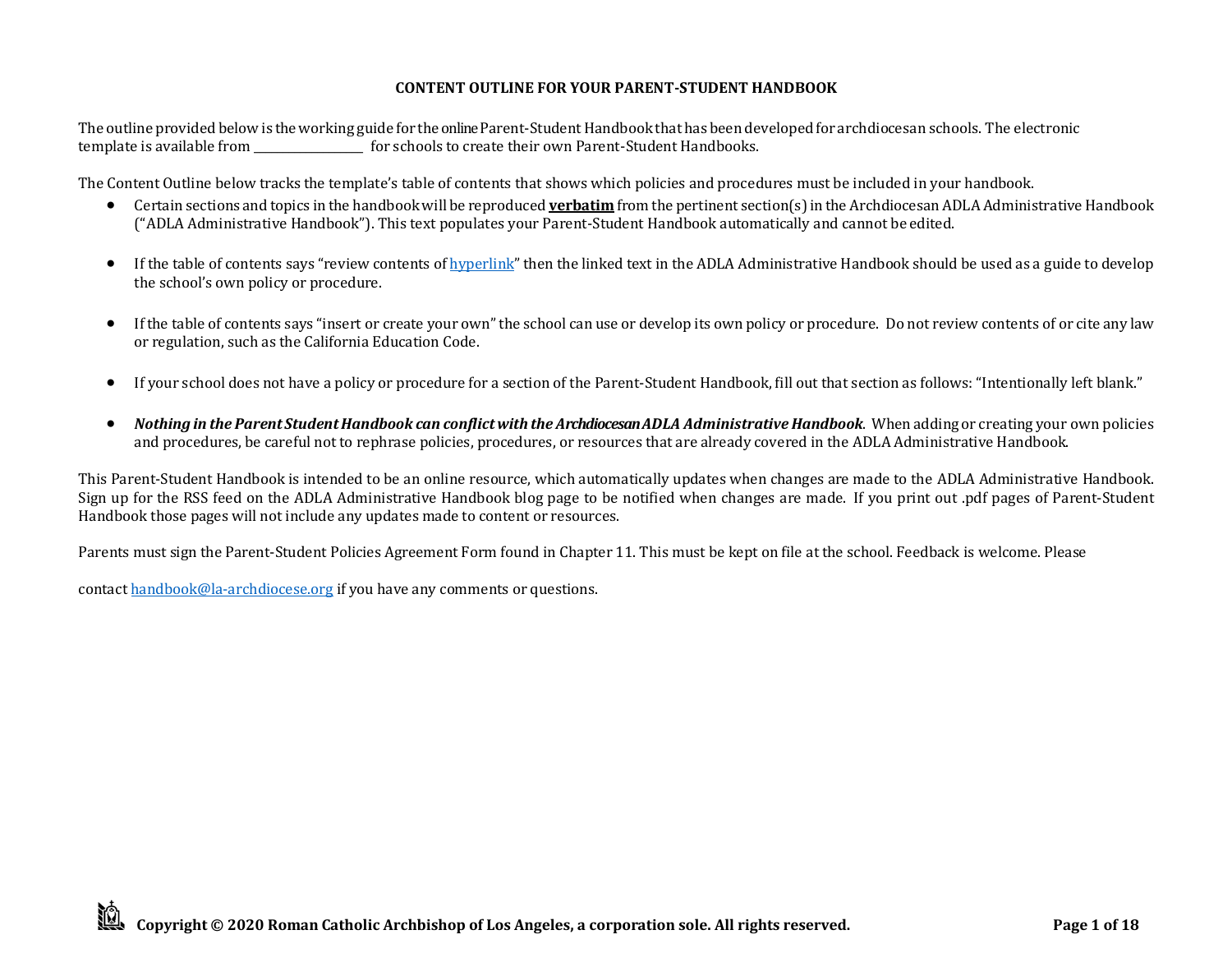## [logo] [name] [address] [www. s](http://www/)chool.com Important Phone

Numbers

Main School Office Attendance Office School Fax Health Office Library After School Care Parish Center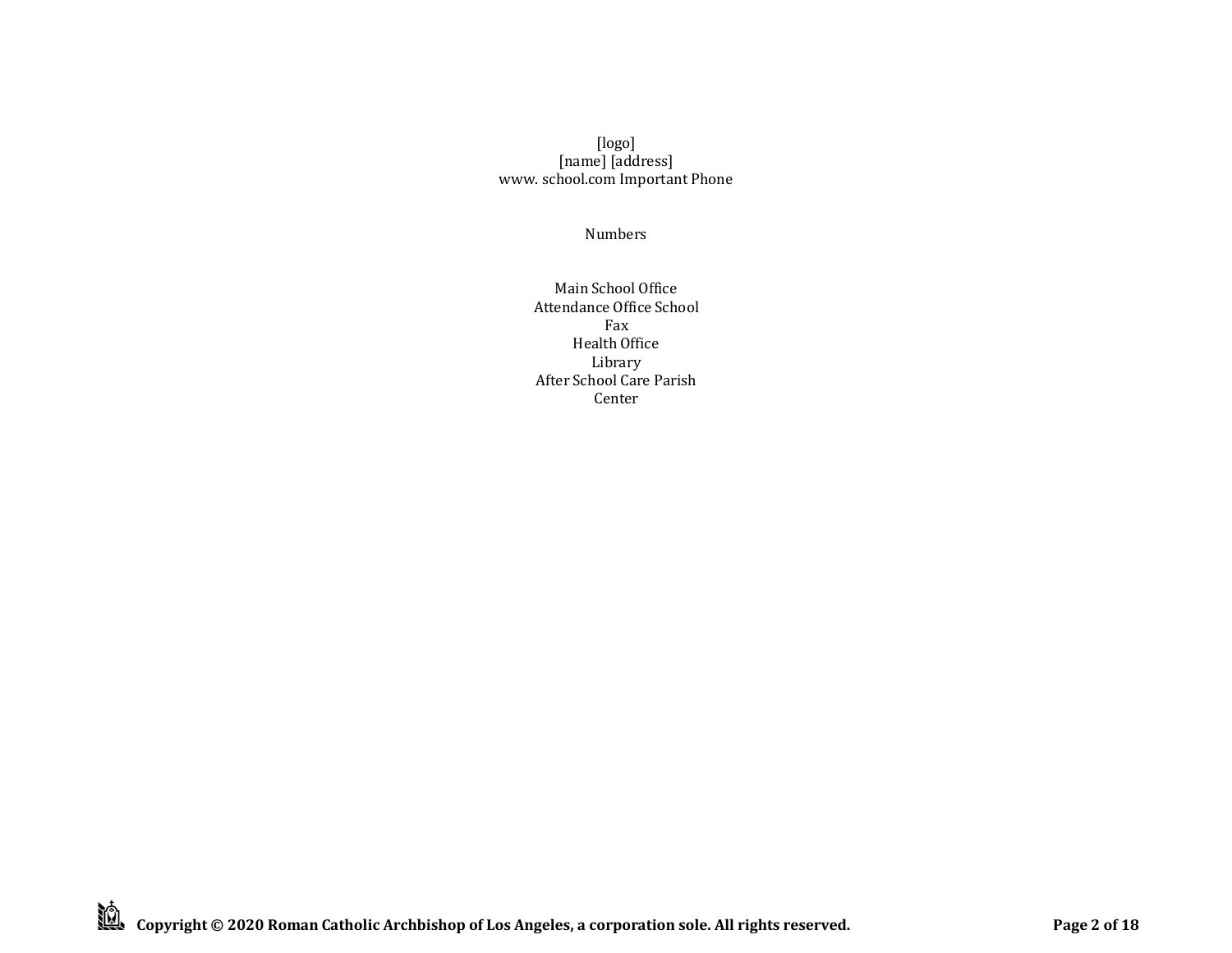## **CHAPTER 1 -- INTRODUCTION TO THE PARENT STUDENT HANDBOOK**

Insert or create your own message from principal to parents about the contents of the Parent-Student Handbook.

| <b>Insert this text</b> : Sections of this Parent-Student Handbook are particular to<br>[insert school name] (also review contents ofred to<br>as location). Other sections are policies and procedures of the Archdiocese of Los Angeles, most of which can be found in the ADLA Administrative |                                                                                                                                                                                                                                                                                                                                                                                                                                                                                                                                                                                                                                                                                                                      |
|--------------------------------------------------------------------------------------------------------------------------------------------------------------------------------------------------------------------------------------------------------------------------------------------------|----------------------------------------------------------------------------------------------------------------------------------------------------------------------------------------------------------------------------------------------------------------------------------------------------------------------------------------------------------------------------------------------------------------------------------------------------------------------------------------------------------------------------------------------------------------------------------------------------------------------------------------------------------------------------------------------------------------------|
| Handbook at http://handbook.la-archdiocese.org/                                                                                                                                                                                                                                                  |                                                                                                                                                                                                                                                                                                                                                                                                                                                                                                                                                                                                                                                                                                                      |
|                                                                                                                                                                                                                                                                                                  | <b>CHAPTER 2 -- GENERAL INFORMATION</b>                                                                                                                                                                                                                                                                                                                                                                                                                                                                                                                                                                                                                                                                              |
| <b>Section 2-01</b><br>Mission Statement and Philosophy [charism, if<br>applicable]                                                                                                                                                                                                              | Insert or create your own                                                                                                                                                                                                                                                                                                                                                                                                                                                                                                                                                                                                                                                                                            |
| <b>Section 2-02</b><br>Integral Student Outcomes (ISO) [High school]<br>/Schoolwide Learning Expectations                                                                                                                                                                                        | Insert or create your own                                                                                                                                                                                                                                                                                                                                                                                                                                                                                                                                                                                                                                                                                            |
| <b>Section 2-03</b><br>History of the School                                                                                                                                                                                                                                                     | Insert or create your own                                                                                                                                                                                                                                                                                                                                                                                                                                                                                                                                                                                                                                                                                            |
| Section 2-04<br>Accreditation<br>Section 2-05                                                                                                                                                                                                                                                    | [Insert School Name] is accredited by the Western<br>Insert this text:<br>Catholic Education Association and the Western Association of Schools and Colleges.<br>Automatic. Do not add any content.                                                                                                                                                                                                                                                                                                                                                                                                                                                                                                                  |
| Code of Christian Conduct                                                                                                                                                                                                                                                                        |                                                                                                                                                                                                                                                                                                                                                                                                                                                                                                                                                                                                                                                                                                                      |
| Section 2-06<br><b>School Personnel Lists</b>                                                                                                                                                                                                                                                    | Optional - could link to school website                                                                                                                                                                                                                                                                                                                                                                                                                                                                                                                                                                                                                                                                              |
| Section 2-07<br>School Schedule and Calendar                                                                                                                                                                                                                                                     | Could link to school website                                                                                                                                                                                                                                                                                                                                                                                                                                                                                                                                                                                                                                                                                         |
| <b>Section 2-08</b><br>School map, mascot, etc.                                                                                                                                                                                                                                                  | Insert or create your own or link to school website                                                                                                                                                                                                                                                                                                                                                                                                                                                                                                                                                                                                                                                                  |
| Section 2-09<br>School website, social media                                                                                                                                                                                                                                                     | Insert this text:                                                                                                                                                                                                                                                                                                                                                                                                                                                                                                                                                                                                                                                                                                    |
|                                                                                                                                                                                                                                                                                                  | The school must own and control all internet presence including all social media. Individuals or<br>groups may not personally launch anything that can be regarded as owned, sponsored, endorsed, or<br>supported by the parish, school, or any related or affiliated ministry. Individuals or groups may not<br>host any school website on their own domain or with a web hosting service that does not have a<br>contract with the school itself. Those who violate this section will be asked to shut down their site<br>or turn it over to the school. Failure to comply may result in removal of student from school.<br>Add your own if needed-review contents of FAQ in Chapter 10 of the ADLA Administrative |
|                                                                                                                                                                                                                                                                                                  | <b>Handbook</b>                                                                                                                                                                                                                                                                                                                                                                                                                                                                                                                                                                                                                                                                                                      |
| Section 2-10<br>Zero Tolerance Policy for Sexual Misconduct                                                                                                                                                                                                                                      | Automatic. Do not add any content.                                                                                                                                                                                                                                                                                                                                                                                                                                                                                                                                                                                                                                                                                   |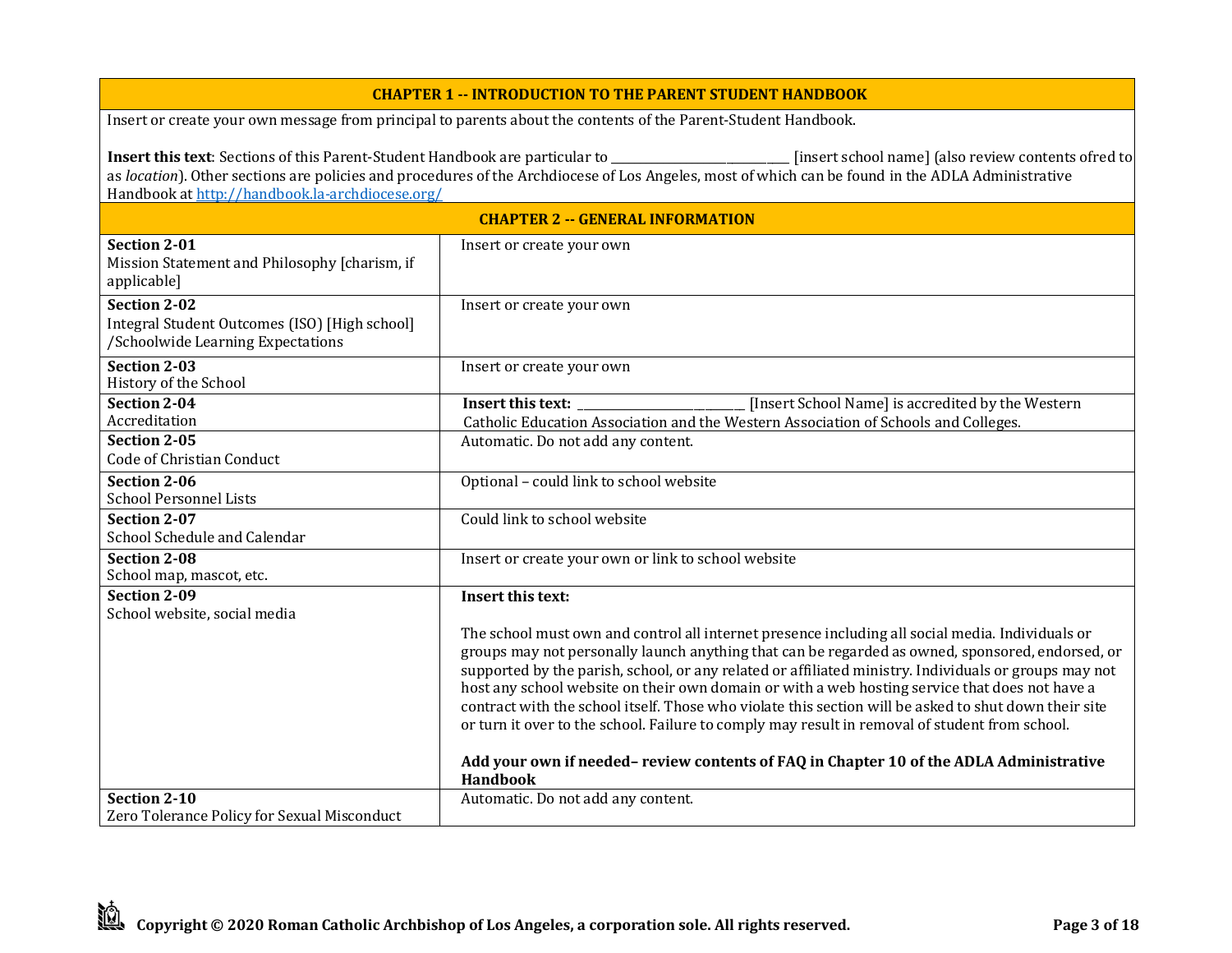| Section 2-11                     | Safe Environment Training for Children and       | Automatic. Do not add any content.                                                           |
|----------------------------------|--------------------------------------------------|----------------------------------------------------------------------------------------------|
| Youth                            |                                                  |                                                                                              |
| <b>Section 2-12</b>              |                                                  | Automatic. Do not add any content.                                                           |
|                                  | Guidelines for Adults Interacting with Minors at |                                                                                              |
|                                  | Parish or Parish School Activities or Events     |                                                                                              |
| <b>Section 2-13</b>              |                                                  | Automatic. Do not add any content.                                                           |
|                                  | Boundary Guidelines for Junior High and High     |                                                                                              |
|                                  | School Youth Working or Volunteering with        |                                                                                              |
| Children or Youth                |                                                  |                                                                                              |
| Section 2-14                     |                                                  | Insert or create your own                                                                    |
| Dress/Uniform Code               |                                                  |                                                                                              |
| Section 2-15                     |                                                  | Insert or create your own                                                                    |
| Relationship of School to Parish |                                                  |                                                                                              |
| Section 2-16                     |                                                  | Insert or create your own and review contents of the ADLA Administrative Handbook at         |
| <b>School Governance</b>         |                                                  | http://handbook.la-archdiocese.org/chapter-3/                                                |
|                                  |                                                  |                                                                                              |
|                                  | <b>Topic 2-16-1</b>                              | Automatic. Do not add any content.                                                           |
|                                  | <b>ADLA Administrative</b>                       |                                                                                              |
|                                  | <b>Structure of Elementary</b>                   |                                                                                              |
|                                  | Schools                                          |                                                                                              |
|                                  | Topic 2-16-2 ADLA                                | Automatic. Do not add any content.                                                           |
|                                  | Administrative Structure of                      |                                                                                              |
|                                  | <b>High Schools</b>                              |                                                                                              |
|                                  | <b>Topic 2-16-3</b>                              | Insert or create your own.                                                                   |
|                                  | <b>Additional School</b>                         |                                                                                              |
|                                  | Governance Information                           |                                                                                              |
|                                  | <b>Topic 2-16-4</b>                              | Insert or create your own and review contents of the ADLA Administrative Handbook at         |
|                                  | <b>School Boards</b>                             | http://handbook.la-archdiocese.org/chapter-3/section-3-2/topic-3-2-3 (elementary schools) or |
|                                  |                                                  | http://handbook.la-archdiocese.org/chapter-3/section-3-3/topic-3-3-4 (high schools).         |
|                                  | Topic 2-16-5                                     | Insert or create your own and review contents of the ADLA Administrative Handbook at         |
|                                  | Parent or Parent-Teacher                         | http://handbook.la-archdiocese.org/chapter-3/section-3-2/topic-3-2-4 (elementary schools) or |
|                                  | Organizations                                    | http://handbook.la-archdiocese.org/chapter-3/section-3-3/topic-3-3-4 (high schools)          |
|                                  |                                                  |                                                                                              |
| Section 2-17                     |                                                  | Automatic. Do not add any content.                                                           |
|                                  | Parent/Student Complaint Review Process          |                                                                                              |
|                                  |                                                  |                                                                                              |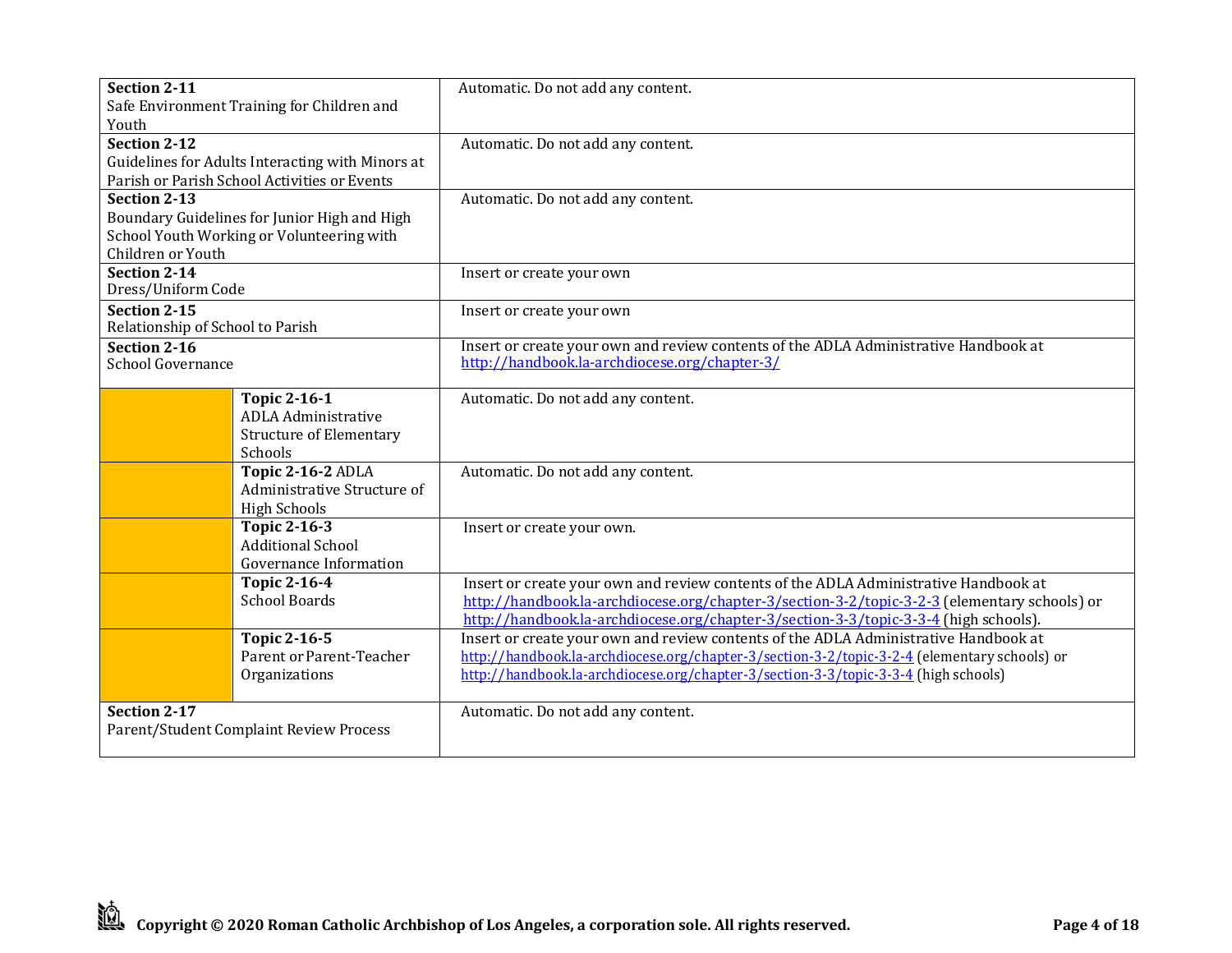| <b>CHAPTER 3 -- CATHOLIC IDENTITY</b>          |                                                                                      |                                                                                                                                                                                                                                               |
|------------------------------------------------|--------------------------------------------------------------------------------------|-----------------------------------------------------------------------------------------------------------------------------------------------------------------------------------------------------------------------------------------------|
| Section 3-1<br>Introduction                    |                                                                                      | Automatic. Do not add any content.                                                                                                                                                                                                            |
|                                                | <b>Topic 3-1-1</b><br>Catholic School<br>Communities                                 | Automatic. Do not add any content.                                                                                                                                                                                                            |
|                                                | <b>Topic 3-1-2</b><br><b>Faith Formation</b>                                         | Review contents of the ADLA Administrative Handbook at http://handbook.la-<br>archdiocese.org/chapter-4/section-4-3/topic-4-3-4 and http://handbook.la-<br>archdiocese.org/chapter-4/section-4-3/topic-4-3-5 to insert or create your<br>own. |
|                                                | <b>Topic 3-1-3</b><br><b>Additional Practices (Mass,</b><br>Prayer, Other Liturgies) | Review contents of the ADLA Administrative Handbook at http://handbook.la-<br>archdiocese.org/chapter-4/section-4-3/topic-4-3-7 to insert or create your<br>own.                                                                              |
| <b>Section 3-2</b><br>Communion, Confirmation) | Sacraments (First Reconciliation, First                                              | Insert or create your own.                                                                                                                                                                                                                    |
| Section 3-3<br>Religion Curriculum             |                                                                                      | Automatic. Do not add any content.                                                                                                                                                                                                            |
| Section 3-4<br><b>Campus Ministry</b>          |                                                                                      | Review contents of the ADLA Administrative Handbook at http://handbook.la-<br>archdiocese.org/chapter-4/section-4-3/topic-4-3-7 to insert or create your<br>own.                                                                              |
| Section 3-5<br>Christian Service Program       |                                                                                      | Review contents of the ADLA Administrative Handbook at http://handbook.la-<br>archdiocese.org/chapter-4/section-4-3/topic-4-3-14 to insert or create your own                                                                                 |
| Section 3-6<br>Retreats                        |                                                                                      | Review contents of the ADLA Administrative Handbook at http://handbook.la-<br>archdiocese.org/chapter-4/section-4-3/topic-4-3-8 to insert or create your own                                                                                  |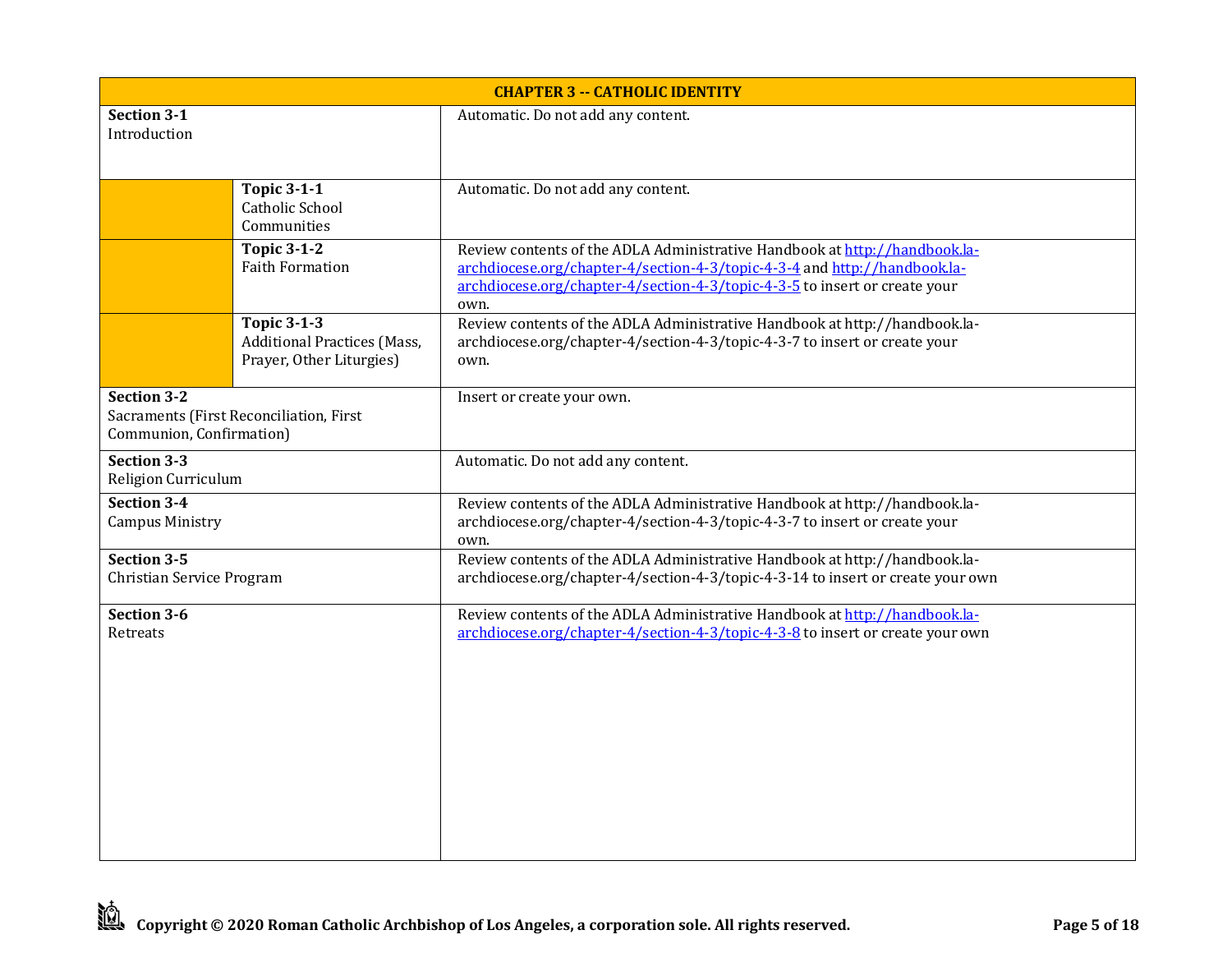| <b>CHAPTER 4 -- ADMISSION AND ATTENDANCE</b> |                              |                                                                                                 |
|----------------------------------------------|------------------------------|-------------------------------------------------------------------------------------------------|
| Section 4-01                                 |                              | No content. Section title only.                                                                 |
| School Student Non-Discrimination            |                              |                                                                                                 |
|                                              | Topic $4-01-1$               | Automatic. Do not add any content.                                                              |
|                                              | School Student Non-          |                                                                                                 |
|                                              | <b>Discrimination Policy</b> |                                                                                                 |
|                                              | <b>Topic 4-01-2</b>          | Automatic. Do not add any content.                                                              |
|                                              | Non-discrimination           |                                                                                                 |
|                                              | Documentation                |                                                                                                 |
| Section 4-02                                 |                              | Insert or create this text:                                                                     |
| <b>Inclusion Process/STEP</b>                |                              | If you have a child who is struggling academically or is disabled, contact                      |
|                                              |                              | [insert Name of Inclusion Coordinator]. For specific information and guidance see chapter 14 of |
|                                              |                              | the ADLA Administrative Handbook: http://handbook.la-archdiocese.org/chapter-14                 |
| Section 4-03<br><b>Admissions Policy</b>     |                              | No content. Section title only.                                                                 |
|                                              | <b>Topic 4-03-1</b>          | Review contents of the ADLA Administrative Handbook at                                          |
|                                              | <b>Elementary School</b>     | http://handbook.la-archdiocese.org/chapter-13/section-13-1/topic-13-1-1                         |
|                                              | <b>Admission Guidelines</b>  | (elementary school) and insert or create your own.                                              |
|                                              | <b>Topic 4-03-2</b>          | Review contents of the ADLA Administrative Handbook at                                          |
|                                              | High School Admission        | http://handbook.la-archdiocese.org/chapter-13/section-13-1/topic-13-1-2 [high school]           |
|                                              | Guidelines                   | http://handbook.la-archdiocese.org/chapter-13/section-13-1/topic-13-1-3 [high school]           |
|                                              |                              | and insert or create your own.                                                                  |
|                                              |                              |                                                                                                 |
|                                              | <b>Topic 4-03-3</b>          | Review contents of the ADLA Administrative Handbook at                                          |
|                                              | High School Admission        | http://handbook.la-archdiocese.org/chapter-13/section-13-1/topic-13-1-2 [high school]           |
|                                              | Procedures                   | http://handbook.la-archdiocese.org/chapter-13/section-13-1/topic-13-1-3 [high school]           |
|                                              |                              | and insert or create your own                                                                   |
|                                              |                              |                                                                                                 |
|                                              | <b>Topic 4-03-4</b>          | Insert or create your own and include the following sentence: [Name of School] follows the      |
|                                              | Inoculation requirements     | inoculation requirements of the CA Department of Health detailed here:                          |
|                                              |                              | http://www.shotsforschool.org/                                                                  |
|                                              | <b>Topic 4-03-5</b>          | Automatic. Do not add any content                                                               |
|                                              | <b>Married Students</b>      |                                                                                                 |
|                                              | <b>Topic 4-03-6</b>          | Automatic. Do not add any content.                                                              |
|                                              | Emancipated, Married and     |                                                                                                 |
|                                              | Eighteen Year Old Students   |                                                                                                 |
|                                              | <b>Topic 4-03-7</b>          | Automatic. Do not add any content.                                                              |
|                                              | Students Not Living with     |                                                                                                 |
|                                              | Parents                      |                                                                                                 |
|                                              |                              |                                                                                                 |
|                                              |                              |                                                                                                 |
|                                              |                              |                                                                                                 |
|                                              |                              |                                                                                                 |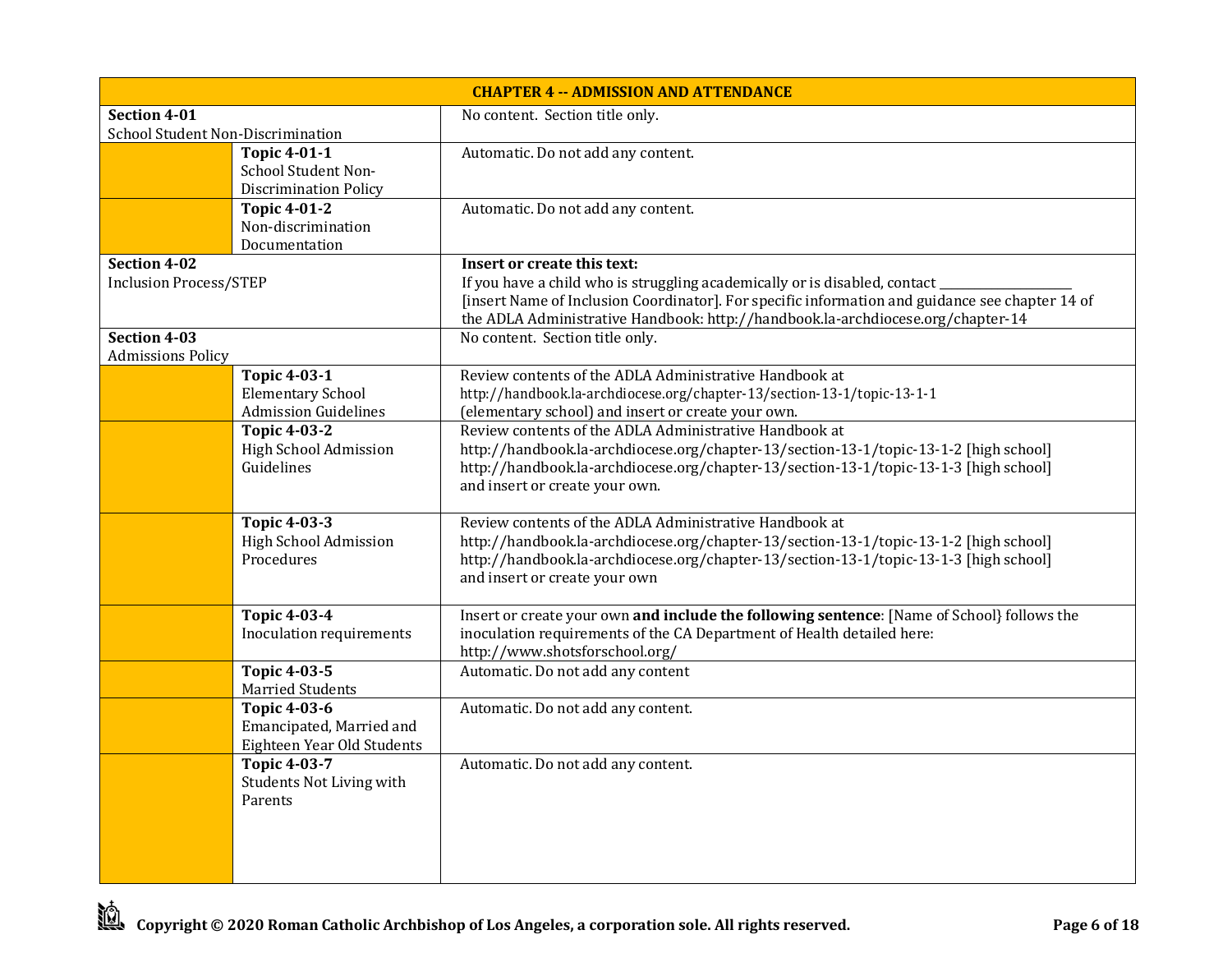| Section 4-04                     |                                               | Insert or create your own overview of the School's absence, tardiness and truancy policies; the |
|----------------------------------|-----------------------------------------------|-------------------------------------------------------------------------------------------------|
| Absence, Tardiness, & Truancy    |                                               | specific policies on those subjects will be spelled out in the topics below. Review ADLA        |
|                                  |                                               | Administrative Handbook at http://handbook.la-archdiocese.org/chapter-13/section-13-            |
|                                  |                                               | 2/topic-13-2-1 for guidance.                                                                    |
|                                  | <b>Topic 4-04-1</b>                           | Insert or create school policies that are consistent with ADLA Administrative Handbook at       |
|                                  | Absence                                       | http://handbook.la-archdiocese.org/chapter-13/section-13-2/topic-13-2-1                         |
|                                  |                                               |                                                                                                 |
|                                  | <b>Topic 4-04-2</b>                           | Insert or create school policies that are consistent with ADLA Administrative Handbook at       |
|                                  | Absences with Acceptable                      | http://handbook.la-archdiocese.org/chapter-13/section-13-2                                      |
|                                  | Excuse                                        |                                                                                                 |
|                                  | <b>Topic 4-04-3</b>                           | insert or create school policies that are consistent with ADLA Administrative Handbook at       |
|                                  | <b>Extended Absences</b>                      | http://handbook.la-archdiocese.org/chapter-13/section-13-2                                      |
|                                  | <b>Topic 4-04-4</b>                           | Insert or create school policies that are consistent with ADLA Administrative Handbook at       |
|                                  | Leaving School Early                          | http://handbook.la-archdiocese.org/chapter-13/section-13-2                                      |
|                                  | <b>Topic 4-04-5</b>                           | Insert or create school policies that are consistent with ADLA Administrative Handbook at       |
|                                  | Tardiness                                     | http://handbook.la-archdiocese.org/chapter-13/section-13-2                                      |
|                                  | <b>Topic 4-04-6</b>                           | Insert or create school policies that are consistent with ADLA Administrative Handbook at       |
|                                  | Truancy                                       | http://handbook.la-archdiocese.org/chapter-13/section-13-2                                      |
|                                  | <b>Topic 4-04-7</b>                           | Automatic. Do not add any content.                                                              |
|                                  | <b>Work Permits</b>                           |                                                                                                 |
| Section 4-05                     |                                               | Review contents of ADLA Administrative Handbook at http://handbook.la-                          |
| <b>Communications Procedures</b> |                                               | archdiocese.org/chapter-13/section-13-8/topic-13-8-1 to insert or create your own.              |
|                                  | <b>Topic 4-05-1</b>                           | Insert or create your own.                                                                      |
|                                  | <b>Parent Teacher Conferences</b>             |                                                                                                 |
|                                  | <b>Topic 4-05-2</b>                           | Insert or create your own.                                                                      |
|                                  | Parent Messages and Phone                     |                                                                                                 |
|                                  | Calls                                         |                                                                                                 |
|                                  | <b>Topic 4-05-3</b>                           | Review contents of ADLA Administrative Handbook at http://handbook.la-                          |
|                                  | Parent to School                              | archdiocese.org/chapter-13/section-13-8/topic-13-8-1 to insert or create your own.              |
|                                  | Communication                                 |                                                                                                 |
| Section 4-06                     |                                               | Review contents of ADLA Administrative Handbook at http://handbook.la-                          |
| <b>Closed Campus</b>             |                                               | archdiocese.org/chapter-13/section-13-5/topic-13-5-1 to insert or create your own.              |
| Section 4-07                     |                                               | Review contents of http://handbook.la-archdiocese.org/chapter-8 and insert or create policies   |
| Safety and Security Procedures   |                                               | consistent with ADLA Administrative Handbook - do NOT post plan on website.                     |
| <b>Section 4-08</b>              |                                               | Insert or create your own.                                                                      |
| Arrival/Dismissal Procedures     |                                               |                                                                                                 |
| Section 4-09                     |                                               | Insert or create your own.                                                                      |
| Automobiles & Parking Lot        |                                               |                                                                                                 |
| Section 4-10                     |                                               | Automatic. Do not add any content.                                                              |
|                                  | Parent/Guardian & Non-Custodial Parents Right |                                                                                                 |
| of Visitation                    |                                               |                                                                                                 |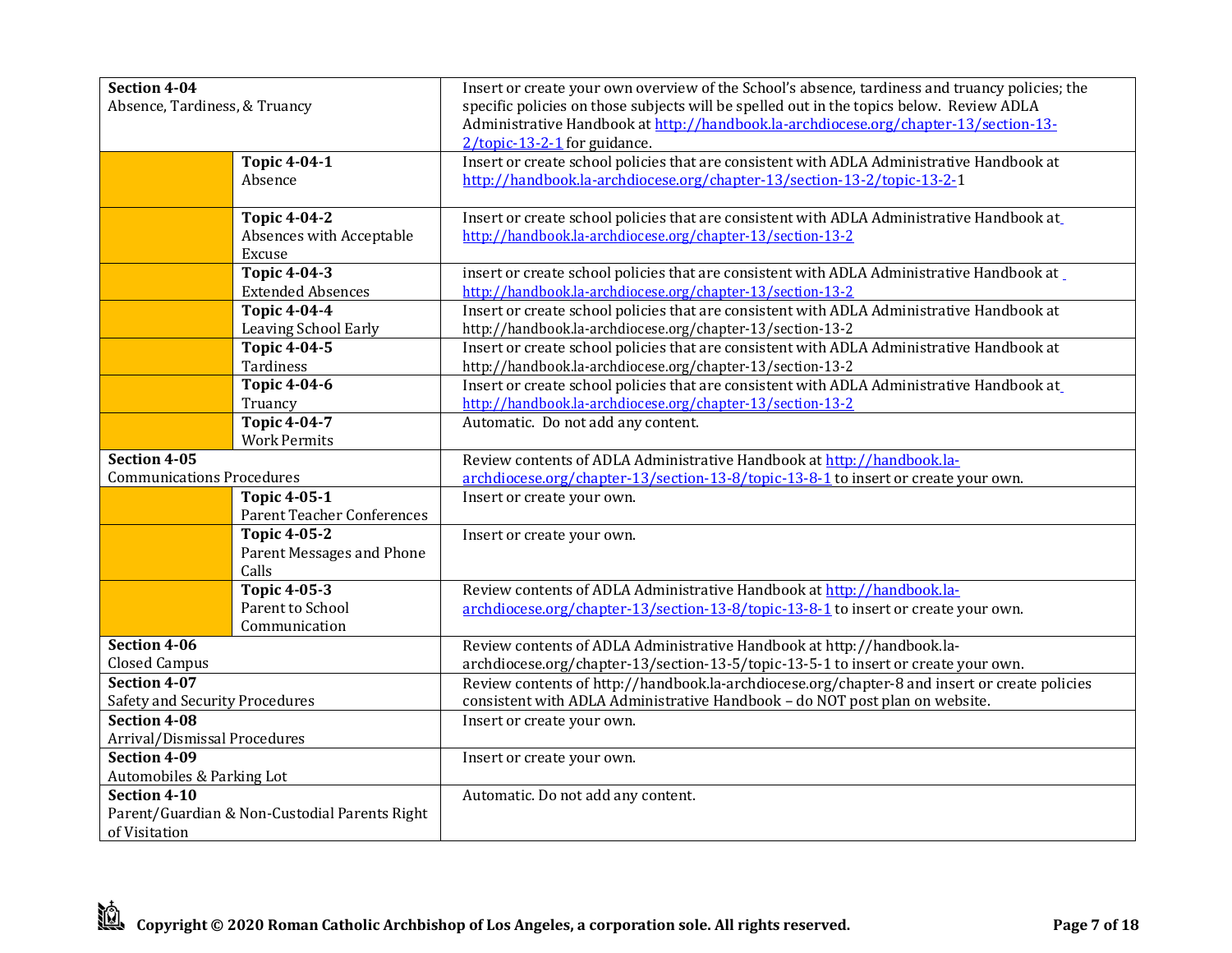| Section 4-11                         |                                     | No content. Section title only.                                                                    |
|--------------------------------------|-------------------------------------|----------------------------------------------------------------------------------------------------|
| Health, Illness, Accident Procedures |                                     |                                                                                                    |
|                                      | Topic 4-11-01                       | Automatic. Do not add any content.                                                                 |
|                                      | <b>Student Emergency Card</b>       |                                                                                                    |
|                                      | <b>Topic 4-11-02</b>                | Automatic. Do not add any content.                                                                 |
|                                      | Field Trips, Excursions and         |                                                                                                    |
|                                      | Activities                          |                                                                                                    |
|                                      | <b>Topic 4-11-03</b>                | Automatic. Do not add any content.                                                                 |
|                                      | <b>Immunization and Medical</b>     |                                                                                                    |
|                                      | Screenings (visual, hearing,        |                                                                                                    |
|                                      | scoliosis)                          |                                                                                                    |
|                                      | Topic 4-11-04                       | Insert or create your own and <b>include the following sentence</b> : [Name of School] follows the |
|                                      | <b>School Procedures for</b>        | immunization requirements of the CA Department of Health detailed here:                            |
|                                      | immunizations                       | http://www.shotsforschool.org/                                                                     |
|                                      | Topic 4-11-05                       | Automatic. Do not add any content.                                                                 |
|                                      | <b>Health Records</b>               |                                                                                                    |
|                                      | <b>Topic 4-11-06</b>                | Automatic. Do not add any content.                                                                 |
|                                      | <b>Medical Appointments</b>         |                                                                                                    |
|                                      | <b>Topic 4-11-07</b>                | Automatic. Do not add any content.                                                                 |
|                                      | Medications                         |                                                                                                    |
|                                      | <b>Topic 4-11-08</b>                | Automatic. Do not add any content.                                                                 |
|                                      | Communicable Diseases               |                                                                                                    |
|                                      | Topic 4-11-09                       | Review contents of ADLA Administrative Handbook at http://handbook.la-archdiocese.org/chapter-     |
|                                      | Allergies                           | 8/section-8-14/topic-8-14-1 to insert or create your own. -                                        |
|                                      | <b>Topic 4-11-10</b>                | Automatic. Do not add any content.                                                                 |
|                                      | <b>Student Sexual Conduct and</b>   |                                                                                                    |
|                                      | Pregnancy                           |                                                                                                    |
|                                      | Topic 4-11-11                       | Automatic. Do not add any content.                                                                 |
|                                      | <b>Research Projects and Rights</b> |                                                                                                    |
|                                      | of Parents                          |                                                                                                    |
|                                      | <b>Topic 4-11-12</b>                | Review contents of ADLA Administrative Handbook at http://handbook.la-archdiocese.org/chapter-     |
|                                      | <b>Accident Procedures</b>          | 8/section-8-7 to insert or create your own.                                                        |
|                                      | <b>Topic 4-11-13</b>                | Automatic. Do not add any content.                                                                 |
|                                      | <b>Student Accident Insurance</b>   |                                                                                                    |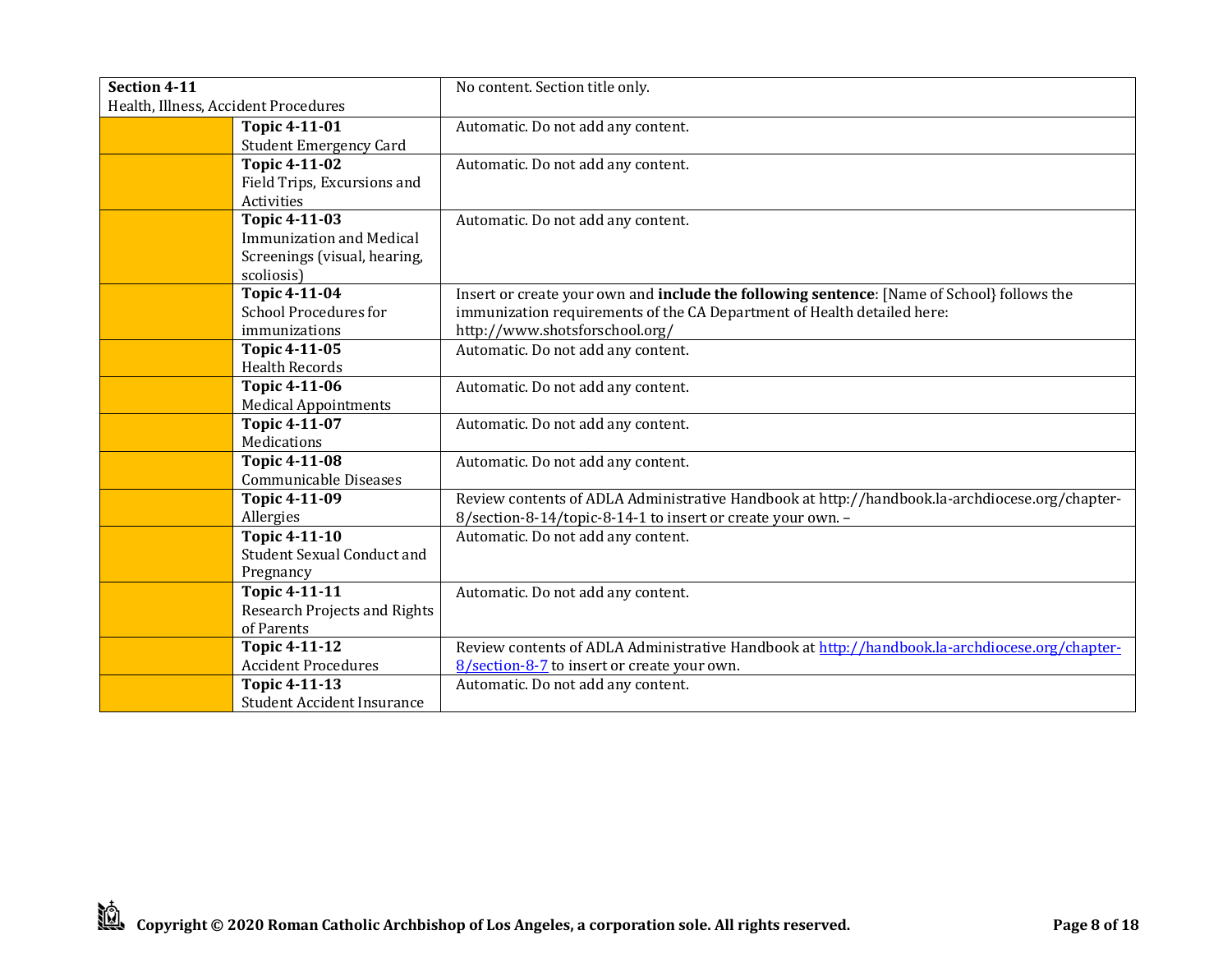| Section 4-12<br>Privacy and Access to Records |                                                                                                   | No content. Section title only.                                                                                                                                                                                        |
|-----------------------------------------------|---------------------------------------------------------------------------------------------------|------------------------------------------------------------------------------------------------------------------------------------------------------------------------------------------------------------------------|
|                                               | Topic 4-12-1<br><b>Pupil Records</b>                                                              | Automatic. Do not add any content.                                                                                                                                                                                     |
|                                               | <b>Topic 4-12-2</b><br>Directory Information                                                      | Review contents of ADLA Administrative Handbook at http://handbook.la-<br>archdiocese.org/chapter-13/section-13-3/topic-13-3-2 to insert or create<br>your own. Note: student directory should not be published online |
|                                               | <b>Topic 4-12-3</b><br>Parent Authorization to Use<br>Student's Image, Name,<br>Voice and/or Work | Automatic. Do not add any content.                                                                                                                                                                                     |
|                                               | <b>Topic 4-12-4</b><br>Verbal/Written Confidences                                                 | Automatic. Do not add any content.                                                                                                                                                                                     |
| Section 4-13<br><b>Transfer of Records</b>    |                                                                                                   | No content. Section title only.                                                                                                                                                                                        |
|                                               | <b>Topic 4-13-1</b><br><b>Student Transfers,</b><br>Withdrawals and<br>Graduation                 | Automatic. Do not add any content                                                                                                                                                                                      |
|                                               | Topic 4-13-2<br>Withholding of Records                                                            | Automatic. Do not add any content                                                                                                                                                                                      |
|                                               | <b>Topic 4-13-3</b><br><b>Cumulative Pupil</b><br>Record                                          | Automatic. Do not add any content                                                                                                                                                                                      |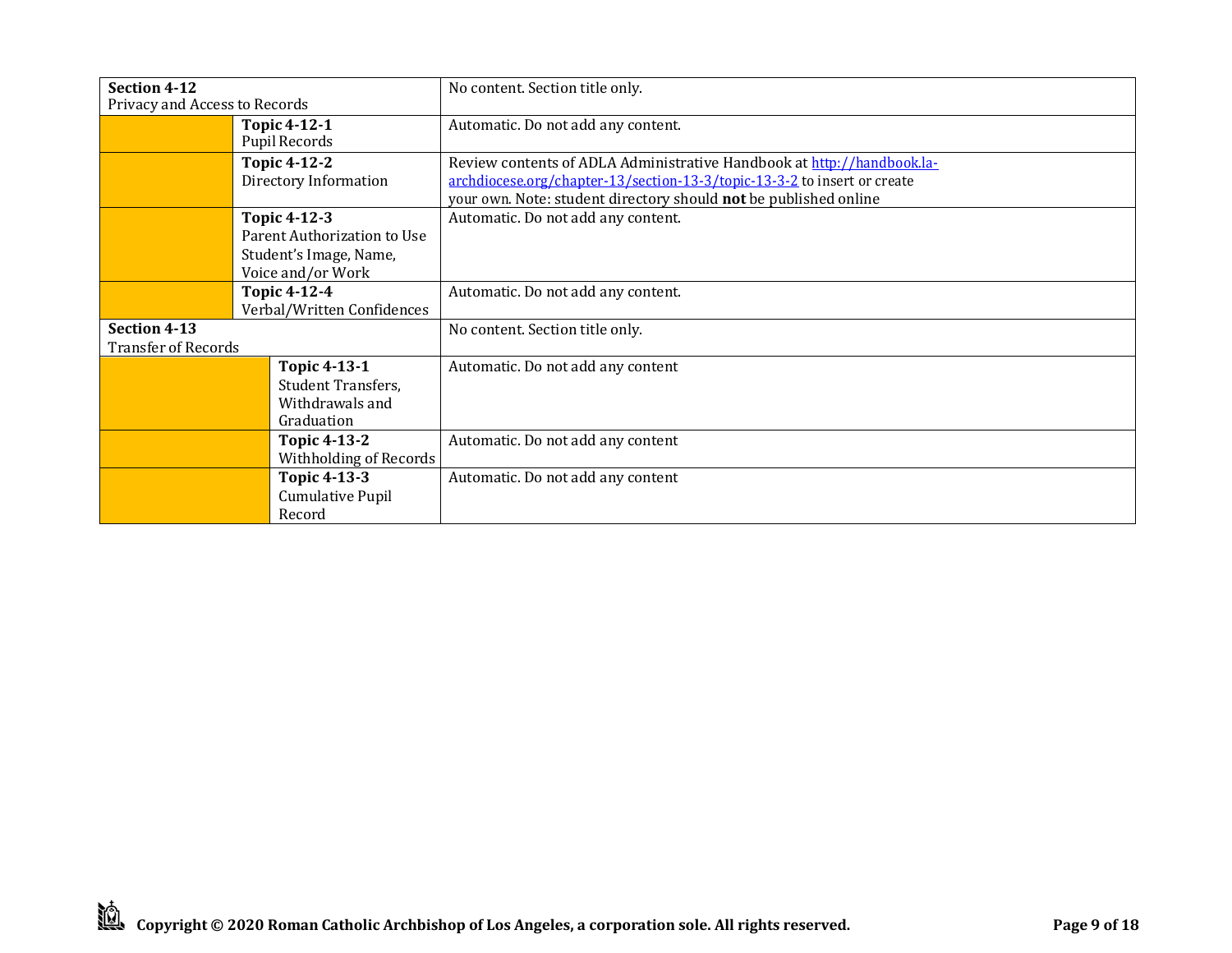| Section 4-14<br>International Students | Insert this text:<br>The Archdiocese of Los Angeles welcomes international students. Through the cultural exchange of                                                                                                                                                                                                         |
|----------------------------------------|-------------------------------------------------------------------------------------------------------------------------------------------------------------------------------------------------------------------------------------------------------------------------------------------------------------------------------|
|                                        | learning, praying, playing, and growing together, the presence of these international students<br>enriches the educational and religious experiences of everyone in the school community.                                                                                                                                     |
|                                        | All international students who do not live with a relative must live in approved housing identified on<br>the student's I-20 forms.                                                                                                                                                                                           |
|                                        | The school is not involved in the selection of host families. A letter from the student's<br>parents/guardians that identifies and approves the host family and place of residence is required.                                                                                                                               |
|                                        | The parents/guardians, host family, and/or Agency, if used, shall notify the school if there is any<br>change in the student's host family or residence. Faculty, staff, coaches, and/or their spouses may<br>not serve as host families or guardians.                                                                        |
|                                        | Host families are required to meet with the school for orientation and periodically thereafter. Host<br>families must attend meetings and functions required of domestic parents/guardians. Host families<br>that are not contractually required to attend safe environment training are nevertheless encouraged<br>to do so. |
|                                        | All international students are required to be enrolled in a religion course for a grade/credit each<br>semester (see Knowledge of the Faith). The international student will be expected to participate, as<br>appropriate, in religious functions and events.                                                                |
|                                        | The school is not permitted to waive all or part of international students' tuition, or grant them any<br>type of scholarship or financial aid. The full international student tuition must be listed on the $I-20$<br>form and the school is bound by federal regulation to collect the specified amount.                    |
|                                        | For more information about international students see:                                                                                                                                                                                                                                                                        |
|                                        | http://handbook.la-archdiocese.org/chapter-13/section-13-1/topic-13-1-6                                                                                                                                                                                                                                                       |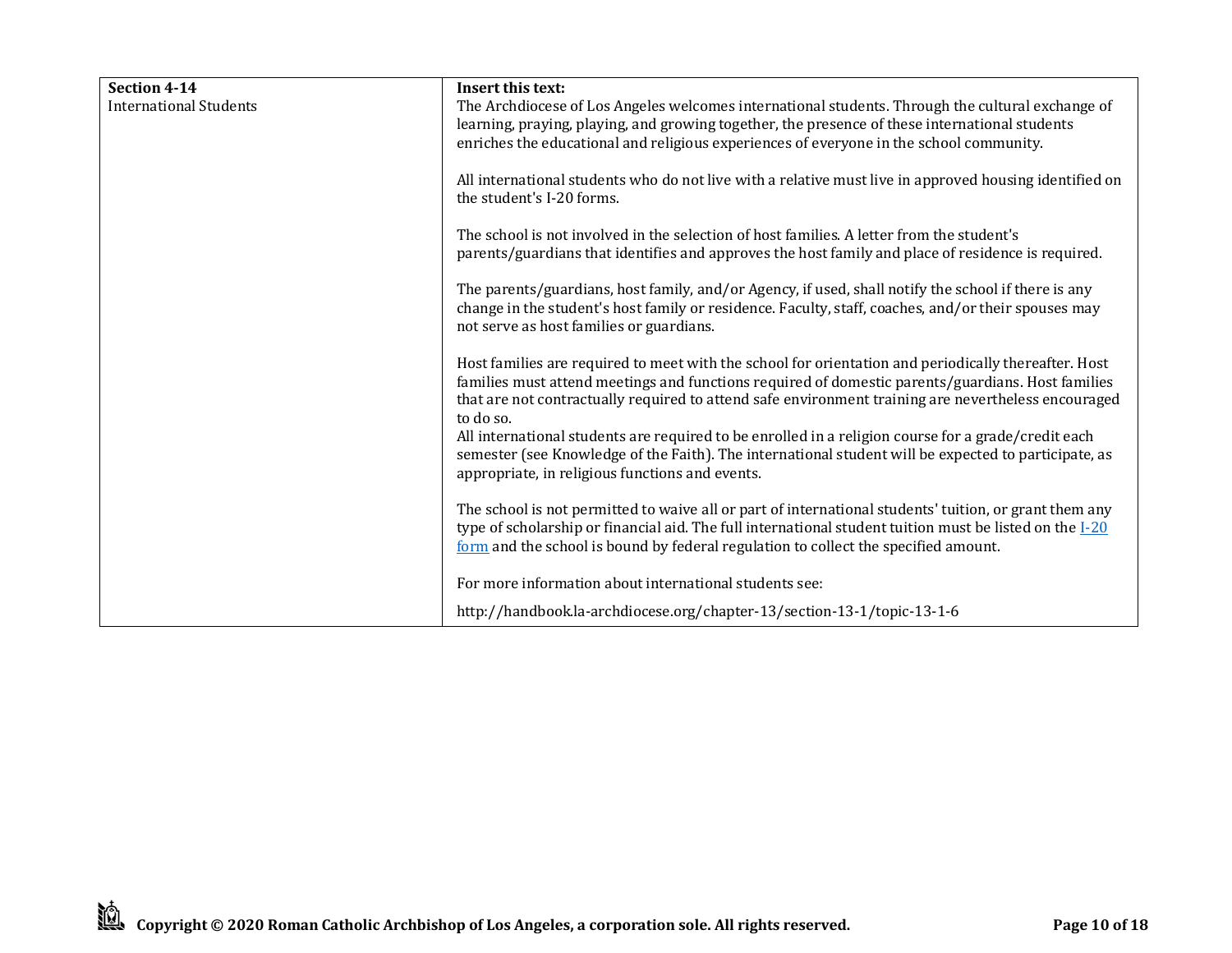| <b>CHAPTER 5 -- ACADEMICS</b>                  |                                                             |                                                                                                                                                                                                                                                                                                                                                                                                                                                                                                                                                                                                                                                                |
|------------------------------------------------|-------------------------------------------------------------|----------------------------------------------------------------------------------------------------------------------------------------------------------------------------------------------------------------------------------------------------------------------------------------------------------------------------------------------------------------------------------------------------------------------------------------------------------------------------------------------------------------------------------------------------------------------------------------------------------------------------------------------------------------|
| Section 5-01                                   |                                                             | Insert the following text, editing as appropriate for elementary or high school:                                                                                                                                                                                                                                                                                                                                                                                                                                                                                                                                                                               |
| Curriculum                                     |                                                             | The curriculum at archdiocesan Catholic schools integrates the mission of Christ to teach the Gospel<br>message to all. The archbishop and archdiocese are committed to providing strong academic<br>experiences for students in school communities that reflect two purposes: the teaching mission of the<br>Church and the need to educate youth for life in a way that relies on academic skills and requires sound<br>preparation.                                                                                                                                                                                                                         |
|                                                |                                                             | The curriculum consists of all learning experiences that are planned and organized under the<br>principal's leadership, implementing the school's educational goals in a manner that reflects a<br>commitment to Catholic teachings. The curriculum must be consistent with the philosophy of the<br>school, educational policies of the archdiocese, and requirements of the applicable sections of the<br>California Education Code. The commitment to ongoing academic excellence, personal growth,<br>leadership, and service as components of Catholic identity extends to all aspects of the academic<br>program.                                        |
|                                                |                                                             | The curriculum in elementary schools and high schools is planned at each school to meet these overall<br>objectives and the particular needs of the individual school community. The Department of Catholic<br>Schools provides support for curriculum matters. In parish elementary schools and high schools, the<br>pastor and principal consult on these matters. The archdiocesan high school curriculum is coordinated<br>by the principal with senior academic and administration staff. While the principal may raise<br>curriculum issues with consultative school boards and groups, the principal reserves responsibility for<br>curriculum matters. |
|                                                | <b>Topic 5-01-1</b><br>Religion Curriculum                  | Link to ADLA Administrative Handbook at http://handbook.la-<br>archdiocese.org/chapter-4/section-4-3/topic-4-3-13 and add School practices                                                                                                                                                                                                                                                                                                                                                                                                                                                                                                                     |
|                                                | <b>Topic 5-01-2</b>                                         | Insert or create your own                                                                                                                                                                                                                                                                                                                                                                                                                                                                                                                                                                                                                                      |
|                                                | Honors/Advanced<br>Placement/International<br>Baccalaureate |                                                                                                                                                                                                                                                                                                                                                                                                                                                                                                                                                                                                                                                                |
|                                                | <b>Topic 5-01-3</b>                                         | Review contents of: http://handbook.la-archdiocese.org/chapter-11/section-11-                                                                                                                                                                                                                                                                                                                                                                                                                                                                                                                                                                                  |
|                                                | Homework                                                    | 2/topic-11-2-9 to insert or create your own.                                                                                                                                                                                                                                                                                                                                                                                                                                                                                                                                                                                                                   |
|                                                | <b>Topic 5-01-4</b><br><b>Graduation Requirements</b>       | Elementary school: Insert or create your own.<br>High school: review contents of the ADLA Administrative Handbook at ADLA Ahttp://handbook.la-                                                                                                                                                                                                                                                                                                                                                                                                                                                                                                                 |
|                                                |                                                             | archdiocese.org/chapter-11/section-11-3/topic-11-3-10 to insert or create your own.                                                                                                                                                                                                                                                                                                                                                                                                                                                                                                                                                                            |
| <b>Section 5-02</b><br><b>Grading Policies</b> |                                                             | Automatic. Do not add any content.                                                                                                                                                                                                                                                                                                                                                                                                                                                                                                                                                                                                                             |
|                                                | <b>Topic 5-02-1</b><br>Assessments                          | Insert or create your own.                                                                                                                                                                                                                                                                                                                                                                                                                                                                                                                                                                                                                                     |
|                                                | <b>Topic 5-02-2</b><br><b>Grading Scale</b>                 | Insert or create your own.                                                                                                                                                                                                                                                                                                                                                                                                                                                                                                                                                                                                                                     |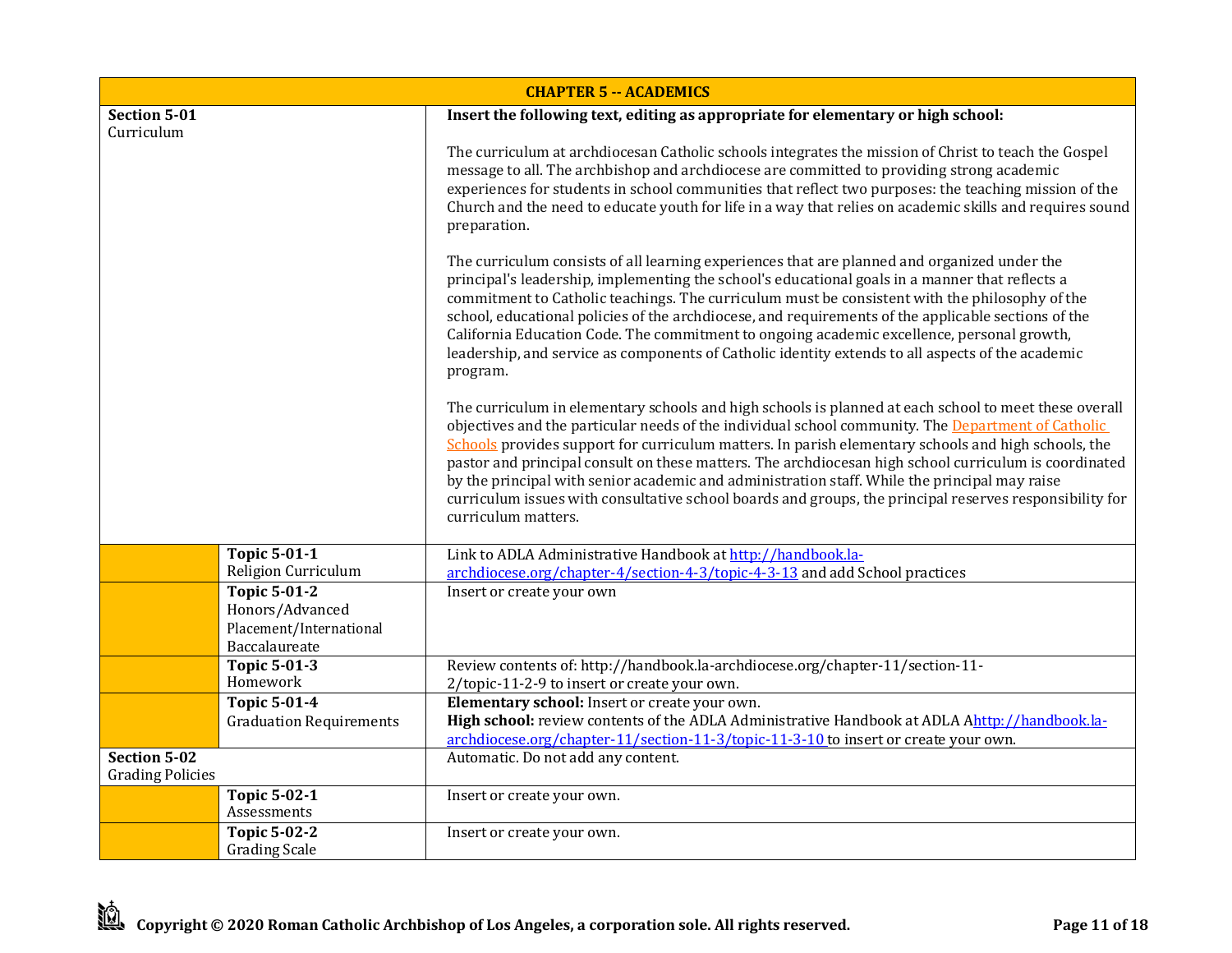|                               | <b>Topic 5-02-3</b>                               | Review contents of ADLA Administrative Handbook at http://handbook.la-                           |
|-------------------------------|---------------------------------------------------|--------------------------------------------------------------------------------------------------|
|                               | <b>Elementary Grade Reporting</b>                 | archdiocese.org/chapter-11/section-11-2/topic-11-2-12 to insert or create your own               |
|                               |                                                   | policies and procedures for reporting grades/progress to parents                                 |
|                               | <b>Topic 5-02-4</b>                               | Insert or create your own.                                                                       |
|                               | High School Grade                                 |                                                                                                  |
|                               | Reporting                                         |                                                                                                  |
|                               | <b>Topic 5-02-5</b><br>Make-Up Work/Absences      | Insert or create your own.                                                                       |
|                               | <b>Topic 5-02-6</b><br>Course Deficiency/Failure  | Insert or create your own.                                                                       |
|                               | <b>Topic 5-02-7</b><br>Conduct/Citizenship Grades | Insert or create your own.                                                                       |
| <b>Section 5-03</b>           |                                                   | Review contents of ADLA Administrative Handbook at http://handbook.la-archdiocese.org/chapter-   |
| <b>Standardized Testing</b>   |                                                   | 11/section-11-2/topic-11-2-10 to insert or create your own.                                      |
|                               | <b>Topic 5-03-1</b>                               | Insert or create your own.                                                                       |
|                               | College Entrance Exam                             |                                                                                                  |
| <b>Section 5-04</b>           | Requirements                                      |                                                                                                  |
| Recess and Lunch/Nutrition    |                                                   | Insert or create your own.                                                                       |
| <b>Section 5-05</b>           |                                                   | Insert or create your own.                                                                       |
| <b>Supplies and Textbooks</b> |                                                   |                                                                                                  |
| <b>Section 5-06</b>           |                                                   | Insert or create your own                                                                        |
|                               | Honors and Awards [e.g., valedictorian]           |                                                                                                  |
| <b>Section 5-07</b>           |                                                   | Review contents of ADLA Administrative Handbook at http://handbook.la-archdiocese.org/chapter-   |
| Tutoring                      |                                                   | 12/section-12-6 to insert or create your own.                                                    |
| <b>Section 5-08</b>           |                                                   | Insert or create your own. High school: review contents of ADLA Administrative Handbook at       |
|                               | Academic Probation, Retention/Transfer            | http://handbook.la-archdiocese.org/chapter-13/section-13-9/topic-13-9-5 to insert or create your |
|                               |                                                   | own.                                                                                             |
| <b>Section 5-09</b>           |                                                   | Review contents of ADLA Administrative Handbook at http://handbook.la-archdiocese.org/chapter-   |
| Counseling                    | <b>Topic 5-09-1</b>                               | 12/section-12-7 and insert or create your own [e.g., Outreach Concern]                           |
|                               | <b>Counseling Policy</b>                          | Automatic. Do not add any content.                                                               |
|                               | <b>Topic 5-09-2</b>                               | Insert or create your own.                                                                       |
|                               | <b>Additional Counseling</b>                      |                                                                                                  |
|                               | Information                                       |                                                                                                  |
| Section 5-10                  |                                                   | Automatic. Do not add any content                                                                |
| Video/Film Policy             |                                                   |                                                                                                  |
| <b>Section 5-11</b>           |                                                   | Review contents of ADLA Administrative Handbook at http://handbook.la-archdiocese.org/chapter-   |
| Summer School                 |                                                   | 11/section-11-3/topic-11-3-14 and insert or create your own                                      |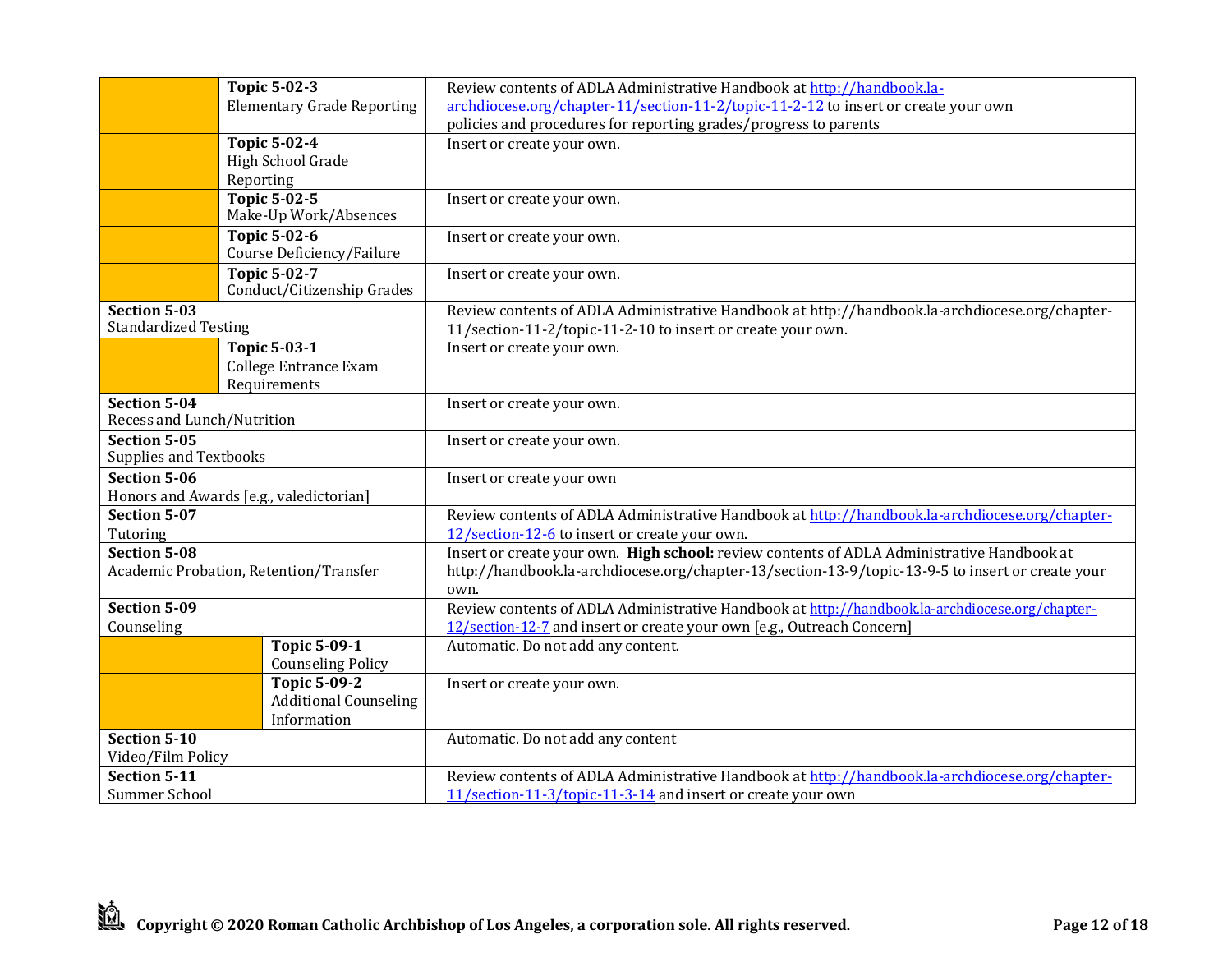| <b>CHAPTER 6 -- CO-CURRICULAR ACTIVITIES AND ATHLETICS</b> |                                                                                               |                                                                                                                                            |
|------------------------------------------------------------|-----------------------------------------------------------------------------------------------|--------------------------------------------------------------------------------------------------------------------------------------------|
| Section 6-01                                               |                                                                                               | Insert or create your own.                                                                                                                 |
|                                                            | Before & After School Policies and Programs                                                   |                                                                                                                                            |
| Section 6-02                                               |                                                                                               | Insert or create your own but you must use ADLA forms and permission                                                                       |
| School Field Trips and Excursions                          |                                                                                               | slips that are available in the ADLA Administrative Handbook at<br>http://handbook.la-archdiocese.org/chapter-12/section-12-3/topic-12-3-1 |
| Section 6-03                                               |                                                                                               | Automatic. Do not add any content                                                                                                          |
| Transportation                                             |                                                                                               |                                                                                                                                            |
| Section 6-04                                               |                                                                                               | Insert or create your own                                                                                                                  |
| <b>Student Government</b>                                  |                                                                                               |                                                                                                                                            |
|                                                            | <b>Topic 6-04-1</b><br>Election rules                                                         | Insert or create your own - e.g., voting, winners                                                                                          |
|                                                            | <b>Topic 6-04-2</b><br>Authority                                                              | Insert or create your own - e.g., offices, terms                                                                                           |
| Section 6-05                                               |                                                                                               | Insert or create your own - e.g., marching bands, drill teams, color guard                                                                 |
|                                                            | Clubs/Organizations/Honor Societies                                                           |                                                                                                                                            |
| Section 6-06                                               |                                                                                               | Insert or create your own overview of the subject of Dances; policies on specific types of dances will be                                  |
| Dances                                                     |                                                                                               | spelled out in the topics below.                                                                                                           |
|                                                            | <b>Topic 6-06-1</b>                                                                           | Insert or create your own                                                                                                                  |
|                                                            | <b>Formal Dances</b>                                                                          |                                                                                                                                            |
|                                                            | (Homecoming, Winter<br>Formal, Prom)                                                          |                                                                                                                                            |
|                                                            | <b>Topic 6-06-2</b>                                                                           | Insert or create your own                                                                                                                  |
|                                                            | Graduation                                                                                    |                                                                                                                                            |
|                                                            | Celebration/Grad Night                                                                        |                                                                                                                                            |
| Section 6-07<br><b>Student Publications</b>                |                                                                                               | No content. Section title only.                                                                                                            |
|                                                            | <b>Topic 6-07-1</b>                                                                           | Review contents of the ADLA Administrative Handbook at http://handbook.la-                                                                 |
|                                                            | <b>Student Publications</b>                                                                   | archdiocese.org/chapter-12/section-12-5/topic-12-5-1 to insert or create your own                                                          |
|                                                            |                                                                                               |                                                                                                                                            |
|                                                            | <b>Topic 6-07-2</b>                                                                           | Insert or create your own                                                                                                                  |
|                                                            | <b>Additional Student</b>                                                                     |                                                                                                                                            |
|                                                            | <b>Publication Information</b>                                                                |                                                                                                                                            |
| Section 6-08                                               |                                                                                               | This form to be completed annually                                                                                                         |
|                                                            | Parent/Guardian Release for Student or Minor                                                  | http://handbook.la-                                                                                                                        |
|                                                            | (Noncommercial) [automatic fill in of all<br>school activities to be created for online form] | archdiocese.org/Handbook%20Resources/parent_guardian_release_en.pdf#search=parent%2520rele                                                 |
| Section 6-09                                               |                                                                                               | ase<br>Insert or create your own                                                                                                           |
| Class Rings (High Schools only)                            |                                                                                               |                                                                                                                                            |
| Section 6-10                                               |                                                                                               | Insert or create your own, optional for elementary schools                                                                                 |
| <b>Student Identification Cards</b>                        |                                                                                               |                                                                                                                                            |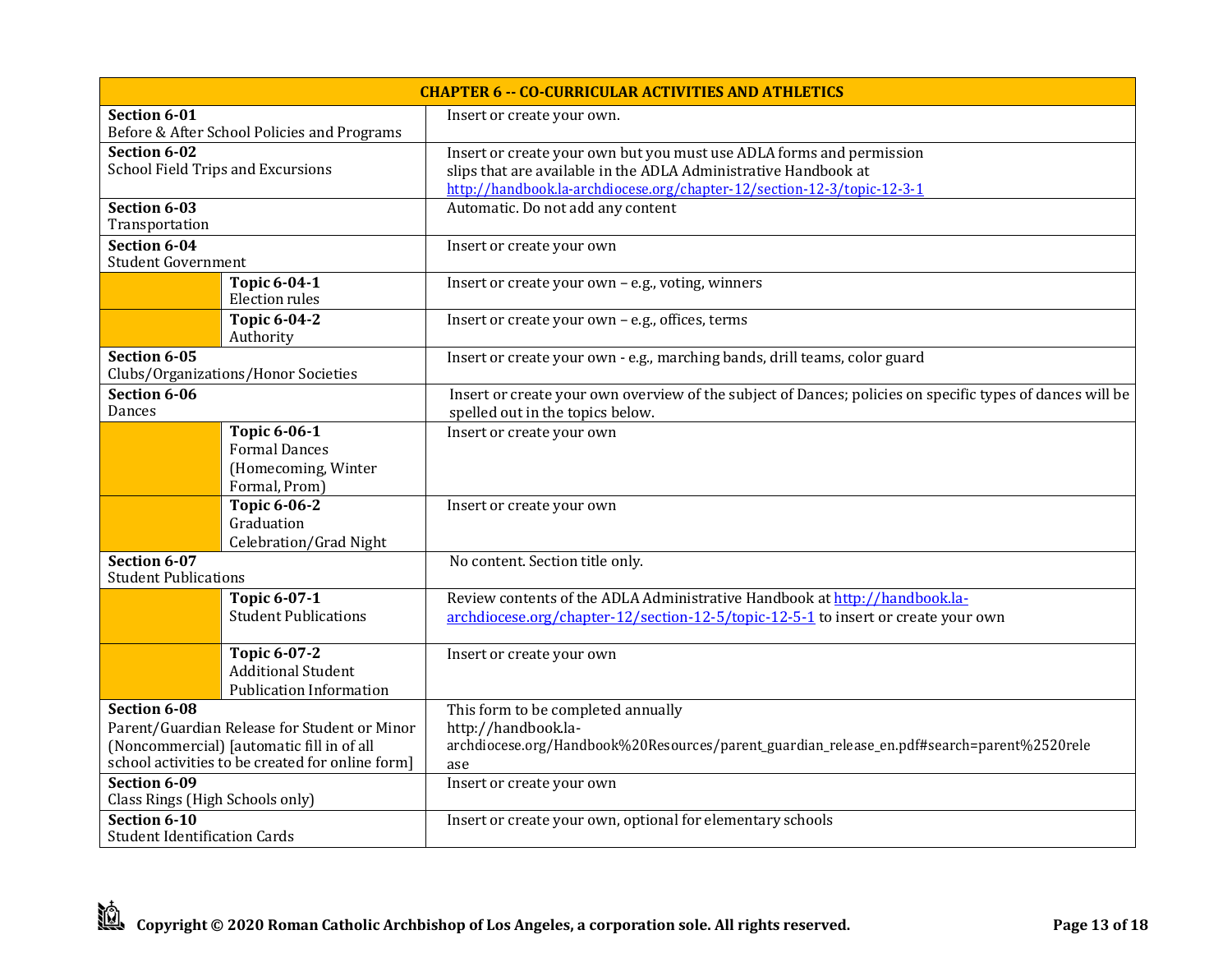| Section 6-11<br>Yearbook  |                                                                                  | Insert or create your own                                     |
|---------------------------|----------------------------------------------------------------------------------|---------------------------------------------------------------|
| Section 6-12<br>Athletics |                                                                                  | Insert or create your own                                     |
|                           | <b>Topic 6-12-1</b><br>School Athletic Handbook<br>[if applicable]               | Insert or create your own                                     |
|                           | <b>Topic 6-12-2</b><br>Sports by Season, Pep<br>Squads, Cheer                    | Insert or create your own                                     |
|                           | <b>Topic 6-12-3</b><br>Selection<br>Process/Requirements for<br>Participation    | Insert or create your own                                     |
|                           | <b>Topic 6-12-4</b><br>Athletic Medical Clearance                                | Insert or create your own                                     |
|                           | <b>Topic 6-12-5</b><br>Injuries and accidents                                    | Insert or create your own                                     |
|                           | Topic 6-12-6<br>Athletic Fees, Equipment<br>and Uniforms                         | Insert or create your own                                     |
|                           | <b>Topic 6-12-7</b><br>Discipline Policies and<br>Procedures in Athletics        | Insert or create your own                                     |
|                           | <b>Topic 6-12-8</b><br>Varsity Jackets and<br>Sweaters                           | Insert or create your own                                     |
|                           | <b>Topic 6-12-9</b><br>Sportsmanship Code for<br>Spectators                      | Insert or create your own<br>Review contents of CIF resources |
|                           | <b>Topic 6-12-10</b><br>Coach/Trainer<br>Certification [Play Like a<br>Champion] | Insert or create your own                                     |
|                           | Topic 6-12-11<br>CYO/CIF                                                         | Insert or create your own                                     |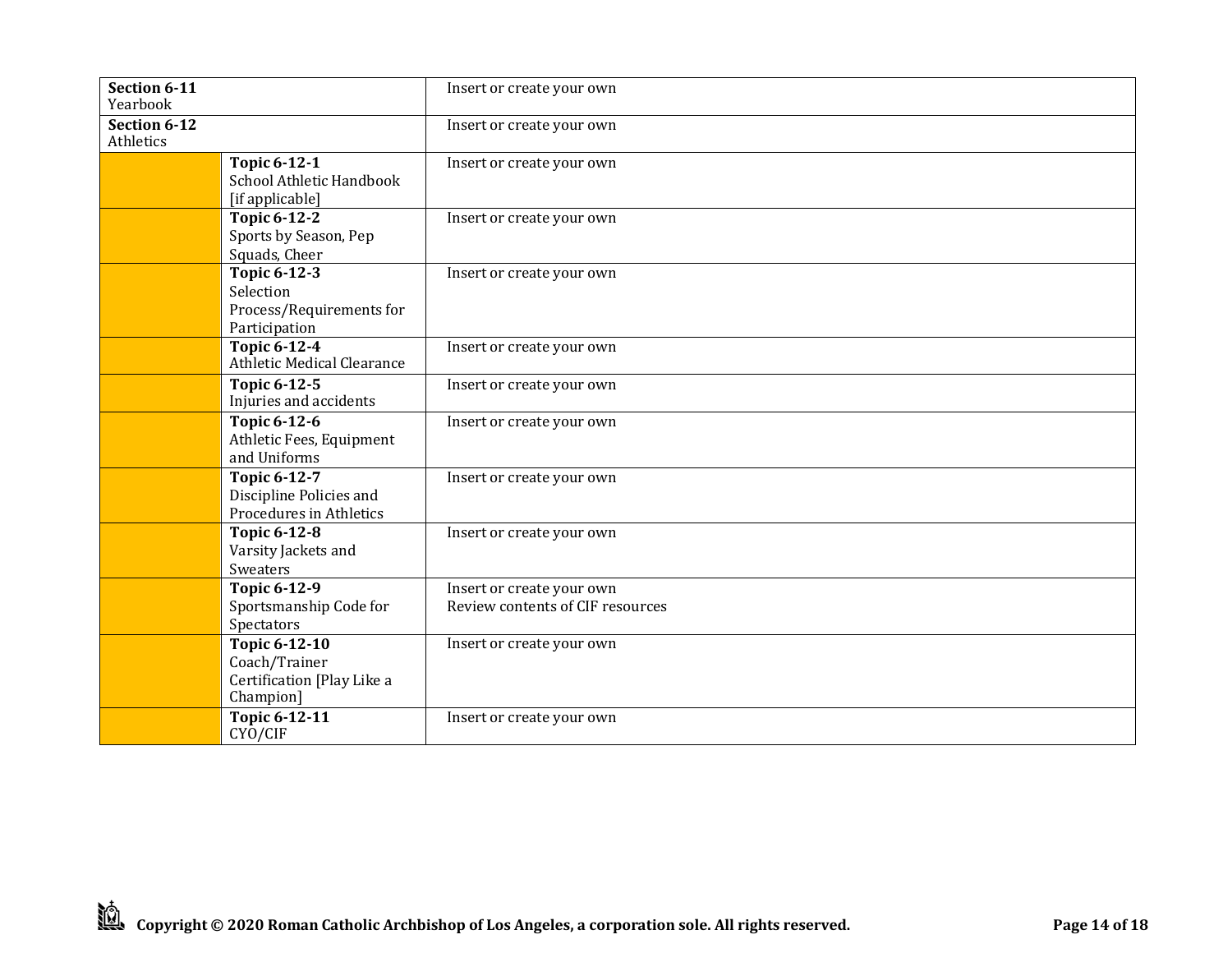| <b>CHAPTER 7 -- TUITION AND FEES</b>         |                                                                                 |  |
|----------------------------------------------|---------------------------------------------------------------------------------|--|
| Section 7-1                                  | Review contents of the ADLA Administrative Handbook at http://handbook.la-      |  |
| Tuition and General Fees                     | archdiocese.org/chapter-6/section-6-2/topic-6-2-3 to insert or create your own. |  |
| Section 7-2                                  | Insert or create your own.                                                      |  |
| <b>Tuition Collection</b>                    |                                                                                 |  |
| Section 7-3                                  | Review contents of the ADLA Administrative Handbook at the http://handbook.la-  |  |
| <b>Tuition Assistance</b>                    | archdiocese.org/chapter-6/section-6-2/topic-6-2-3 to insert or create your own. |  |
| <b>Section 7-4</b>                           | Insert or create your own.                                                      |  |
| Parent Service and Fundraising Requirements  |                                                                                 |  |
| Section 7-5                                  | Insert or create your own.                                                      |  |
| Costs/Fees (when applicable for field trips, |                                                                                 |  |
| supplies, sports, senior fees, etc.)         |                                                                                 |  |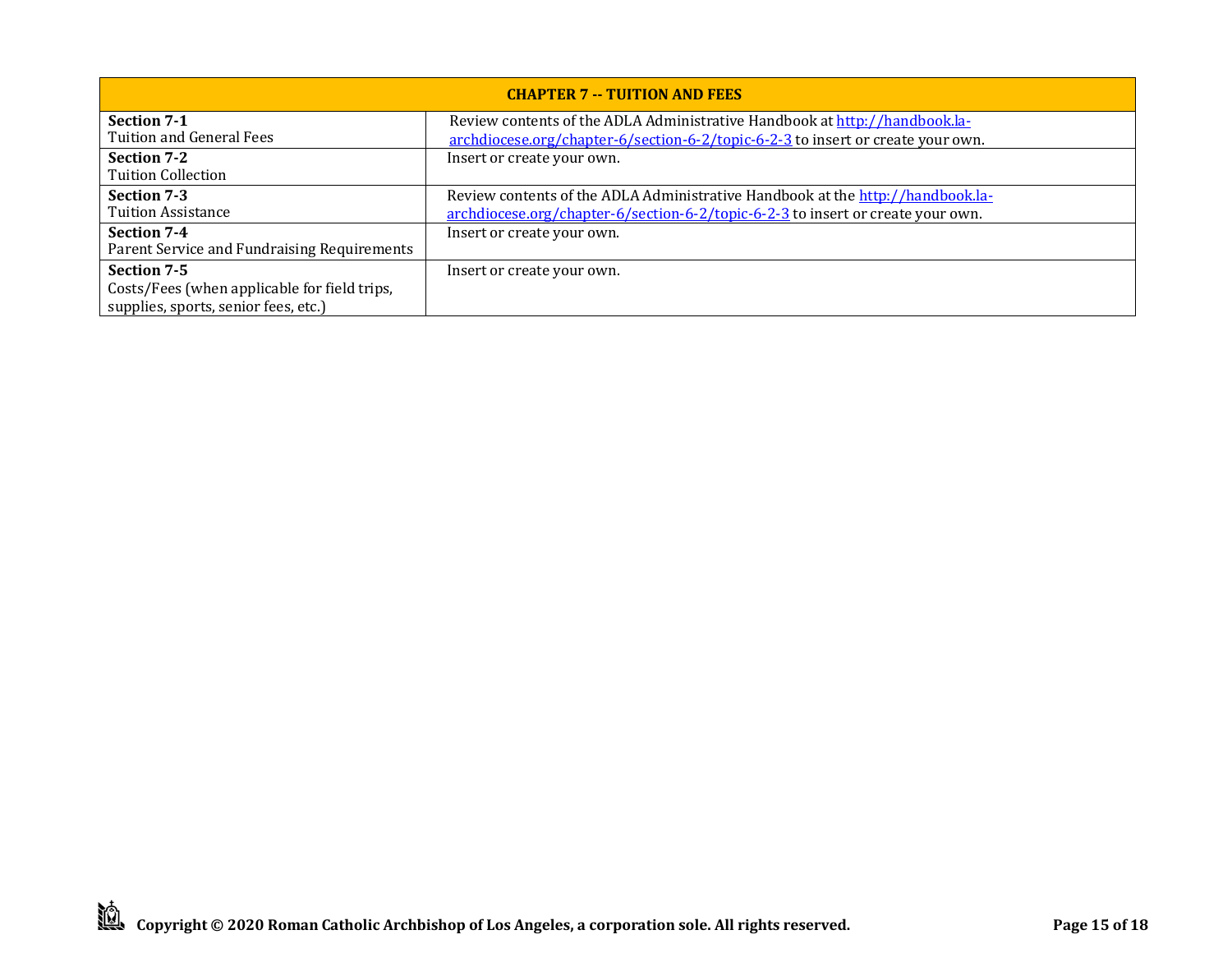| <b>CHAPTER 8 -- DISCIPLINE</b>   |                                                                                                        |                                                                                                                                                                                                                                                                                                                                                                                                                                                                                                                                                                            |  |
|----------------------------------|--------------------------------------------------------------------------------------------------------|----------------------------------------------------------------------------------------------------------------------------------------------------------------------------------------------------------------------------------------------------------------------------------------------------------------------------------------------------------------------------------------------------------------------------------------------------------------------------------------------------------------------------------------------------------------------------|--|
| <b>Section 8-1</b><br>Philosophy |                                                                                                        | Insert this text:<br>Discipline in the Catholic school is considered an aspect of moral guidance and not a form of<br>punishment. The purpose of discipline is to provide a school climate that is conducive to learning and<br>promotes character development and the common good.<br>Discipline is maintained in a classroom or school when students work cooperatively with the principal,<br>the teachers, and their classmates towards class and school objectives. However, the legitimate interest<br>of the school extends beyond the school day and school hours. |  |
|                                  | <b>Topic 8-1-01</b><br>Discipline and Procedures                                                       | Review contents of the ADLA Administrative Handbook at http://handbook.la-archdiocese.org/chapter-<br>13/section-13-9 to insert or create your own.                                                                                                                                                                                                                                                                                                                                                                                                                        |  |
|                                  | <b>Topic 8-1-02</b><br>Disapproved Disciplinary<br>Measures                                            | Automatic. Do not add any content                                                                                                                                                                                                                                                                                                                                                                                                                                                                                                                                          |  |
|                                  | <b>Topic 8-1-03</b><br>Detention                                                                       | Automatic. Do not add any content                                                                                                                                                                                                                                                                                                                                                                                                                                                                                                                                          |  |
|                                  | <b>Topic 8-1-04</b><br>Behavior<br>Agreement/Probation                                                 | Automatic. Do not add any content                                                                                                                                                                                                                                                                                                                                                                                                                                                                                                                                          |  |
|                                  | <b>Topic 8-1-05</b><br>Suspension/Disciplinary<br><b>Measures for Grave</b><br><b>Offenses</b>         | Automatic. Do not add any content                                                                                                                                                                                                                                                                                                                                                                                                                                                                                                                                          |  |
|                                  | <b>Topic 8-1-06</b><br>Expulsion                                                                       | Automatic. Do not add any content                                                                                                                                                                                                                                                                                                                                                                                                                                                                                                                                          |  |
|                                  | <b>Topic 8-1-07</b><br><b>Academic Dishonesty Policy</b>                                               | Insert or create your own                                                                                                                                                                                                                                                                                                                                                                                                                                                                                                                                                  |  |
|                                  | <b>Topic 8-1-08</b><br>Harassment, Bullying, and<br><b>Hazing Policy</b>                               | Automatic. Do not add any content                                                                                                                                                                                                                                                                                                                                                                                                                                                                                                                                          |  |
|                                  | <b>Topic 8-1-09</b><br><b>Student Threats</b>                                                          | Automatic. Do not add any content                                                                                                                                                                                                                                                                                                                                                                                                                                                                                                                                          |  |
|                                  | <b>Topic 8-1-10</b><br>Substance Abuse and<br>Possession of Alcohol or<br><b>Controlled Substances</b> | Automatic. Do not add any content                                                                                                                                                                                                                                                                                                                                                                                                                                                                                                                                          |  |
|                                  | <b>Topic 8-1-11</b><br><b>School Searches</b>                                                          | Automatic. Do not add any content                                                                                                                                                                                                                                                                                                                                                                                                                                                                                                                                          |  |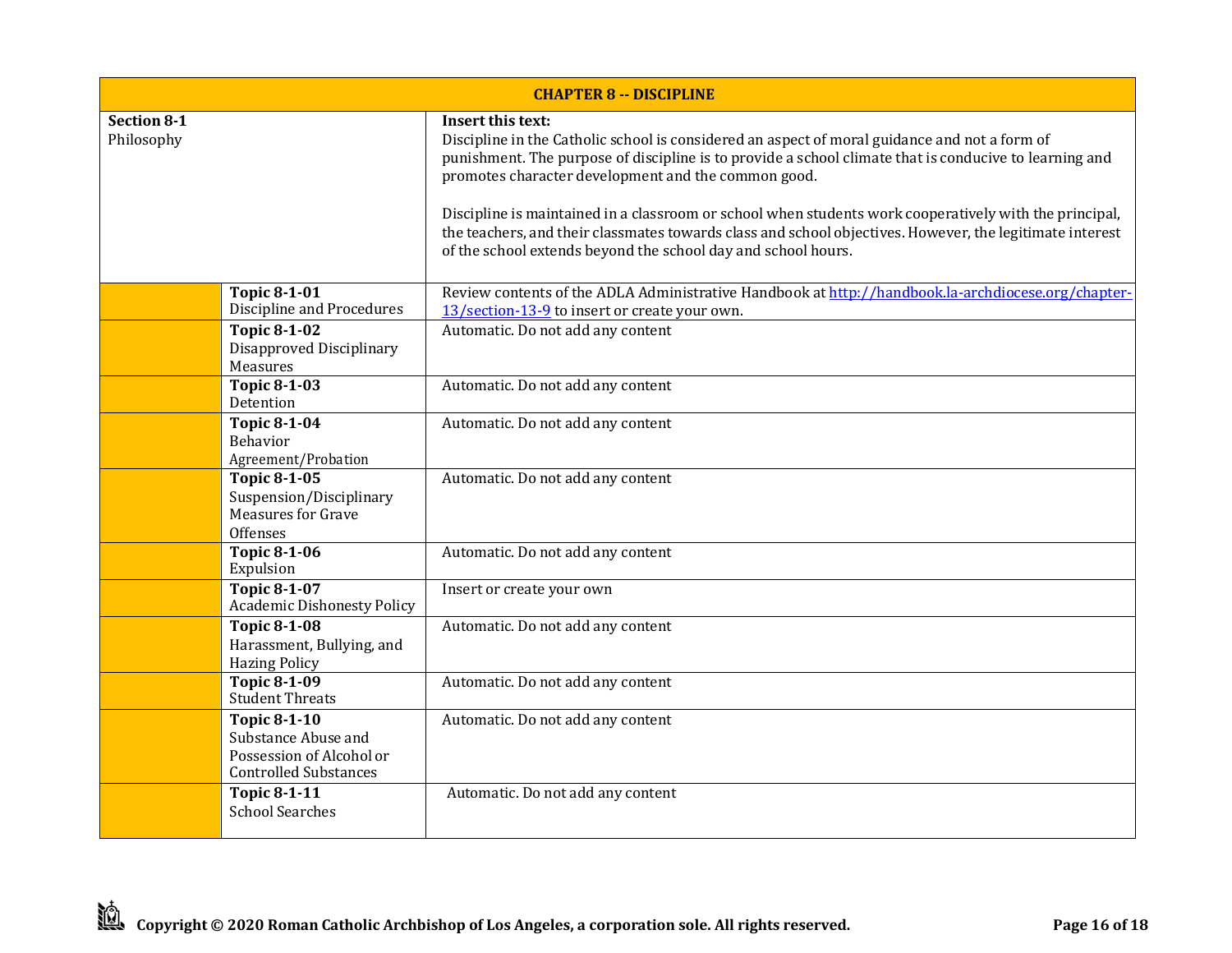| <b>CHAPTER 9 -- LAW ENFORCEMENT</b>                                                       |                                    |  |
|-------------------------------------------------------------------------------------------|------------------------------------|--|
| <b>Section 9-1</b><br>Interview and Removal from School of Students<br>by Police Officers | Automatic. Do not add any content. |  |
| Section 9-2                                                                               | Automatic. Do not add any content  |  |
| Interview of a Student during School Hours by                                             |                                    |  |
| a Police Officer                                                                          |                                    |  |
| Section 9-3                                                                               | Automatic. Do not add any content  |  |
| Informing the Parent or Guardian When a                                                   |                                    |  |
| Student Has Been Removed from School by                                                   |                                    |  |
| a Police Officer                                                                          |                                    |  |